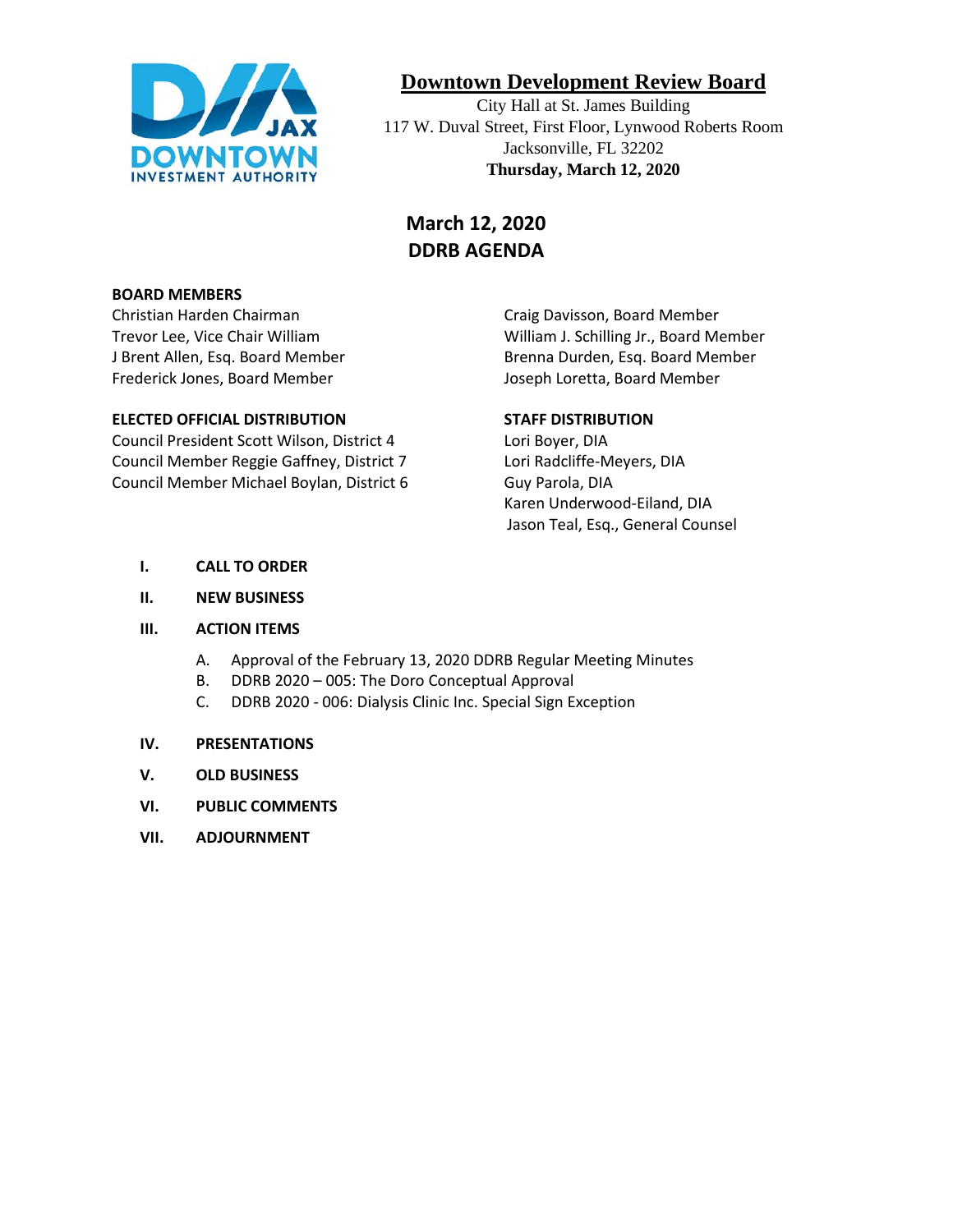

*March 12, 2020, 2:00 p.m.* 

# **MEETING MINUTES**

**Board Members Present:** J. Brent Allen, Esq., Acting Chair; C. Davisson; B. Schilling; B. Durden Esq and J. Loretta

**Board Members Not Present:** C. Harden, Chair; T. Lee, Vice-Chair; and F. Jones

**DIA Staff Present:** Guy Parola, Operations Manager, Lori Radcliffe-Meyers, Redevelopment Coordinator, and Karen Underwood-Eiland, Assistant

**Representing Office of General Counsel:** Jason Teal

# **I. CALL TO ORDER**

#### **Meeting Convened: 2:00 p.m.**

Acting Chairman Allen called the meeting to order at 2:00 p.m.

## **II. ACTION ITEMS**

## **A. APPROVAL OF THE FEBRUARY 13, 2020 DDRB MEETING MINUTES.**

## **A MOTION WAS MADE BY BOARD MEMBER LORETTA AND SECONDED BY BOARD MEMBER DURDEN APPROVING THE FEBRUARY 13, 2020 DDRB MINUTES.**

#### **THE MOTION PASSED UNANIMOUSLY 5-0-0.**

Acting Chairman Allen moved to take up item (c) Dialysis Clinic Sign Exception.

## **B. DDRB 2020-006: DIALYSIS CLINIC INC. SPECIAL SIGN EXCEPTION**

Lori Radcliffe-Meyers reported that DDRB Application seeks approval for a unique sign exception to allow for the installation of (1) monument sign, which will be located at the new Dialysis Clinic, Inc at 615 Park Street. The monument sign requires a special sign exception. The other sign met the ordinance code.

Lara Diettrich, Diettrich Planning, presented the project to the Board.

# **A MOTION WAS MADE BY BOARD MEMBER DURDEN AND SECONDED BY BOARD MEMBER SCHILLING RECOMMENDING APPROVAL OF DDRB**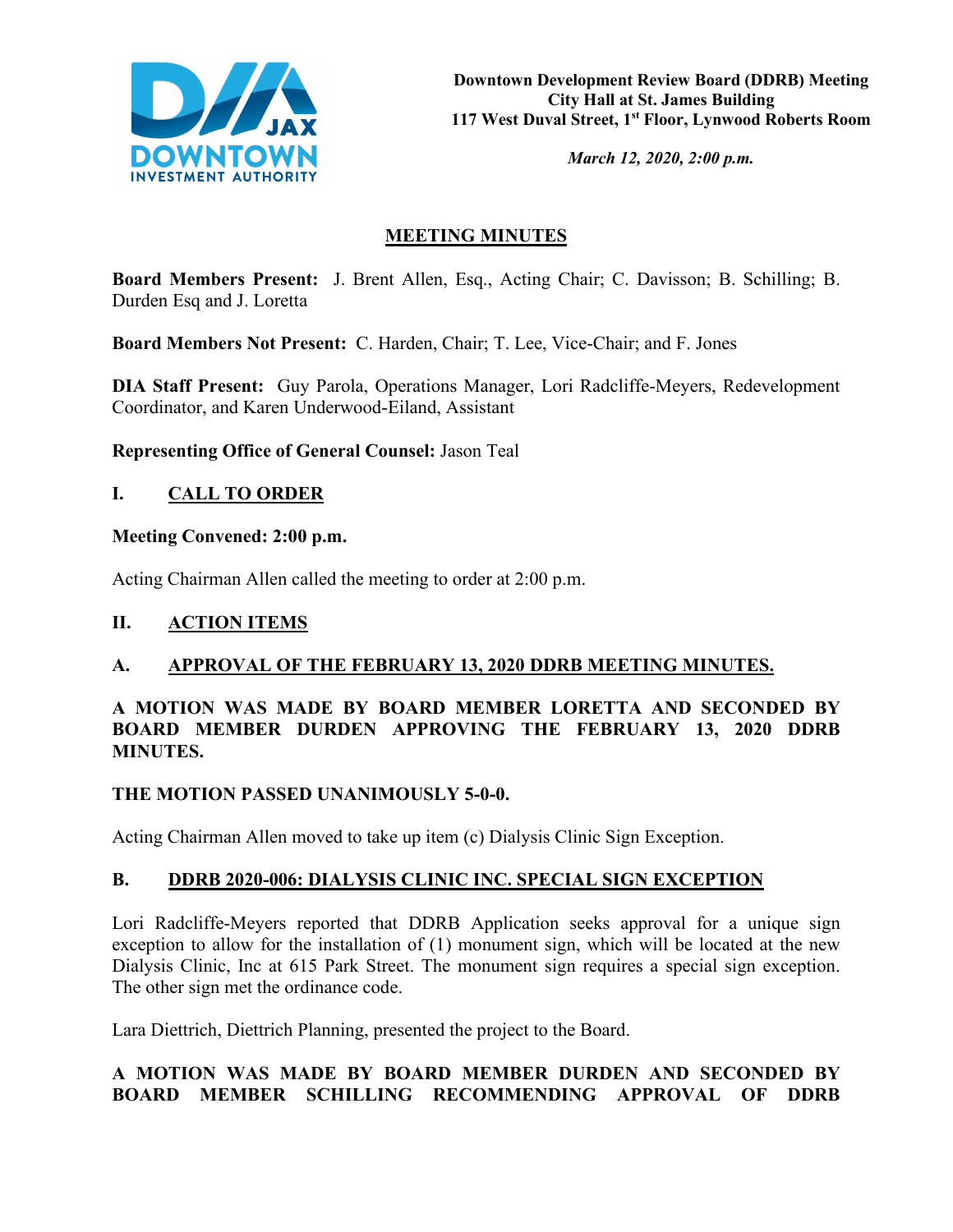Downtown Development Review Board (DDRB) Wednesday, March 12 2020 Page 2 of 4

## **APPLICATION 2020-006 FOR A SPECIAL SIGN EXCEPTION TO THE DOWNTOWN OVERLAY DISTRICT TO ALLOW FOR ONE (1) MONUMENT SIGN AS IDENTIFIED IN THE "SIGNAGE APPLICATION REQUEST FOR APPROVAL."**

## **THE MOTION PASSED UNANIMOUSLY 5-0-0.**

## **C. DDRB 2020-005: THE DORO CONCEPTUAL APPROVAL**

Lori Radcliffe-Meyers reported that DDRB Application 2020-005 seeks Conceptual approval for the construction of a new 8-story, 247 unit mixed-use development project which will include a courtyard, a roof deck amenity space and interior parking.

Matt Marshall, RISE Real Estate Vice President, provided a little background on their company and selected the site.

Nicholas Hill, Niles Bolton Associates, and Paul Harden presented the project on behalf of the applicant.

Acting Chairman Allen opened the floor for public comments.

Kat Ott commented not to tear it down.

David Ott was against the demolition.

Space J. L. Baker requested to preserve and protect the historical building, venues, et cetera.

Nancy Powell requested changes to the application to integrate the existing Doro Building into a new apartment plan.

Rhonda McDonald concurs with Nancy Powell's comment and applauds the diversity and ambition of the project.

Meredith Corey commented that it was up to the city to put developers to the challenge of incorporating existing architecturally significant buildings.

Cindy Corey was in opposition to the demolition of the Doro Buildings.

Lana Gwetts requested time for consideration on the Doro Building.

Lew Weld agreed with Lana Gwetts.

Christy Frazier requested to keep the building historic.

Van Nostrand requested to change all three pictures of the building.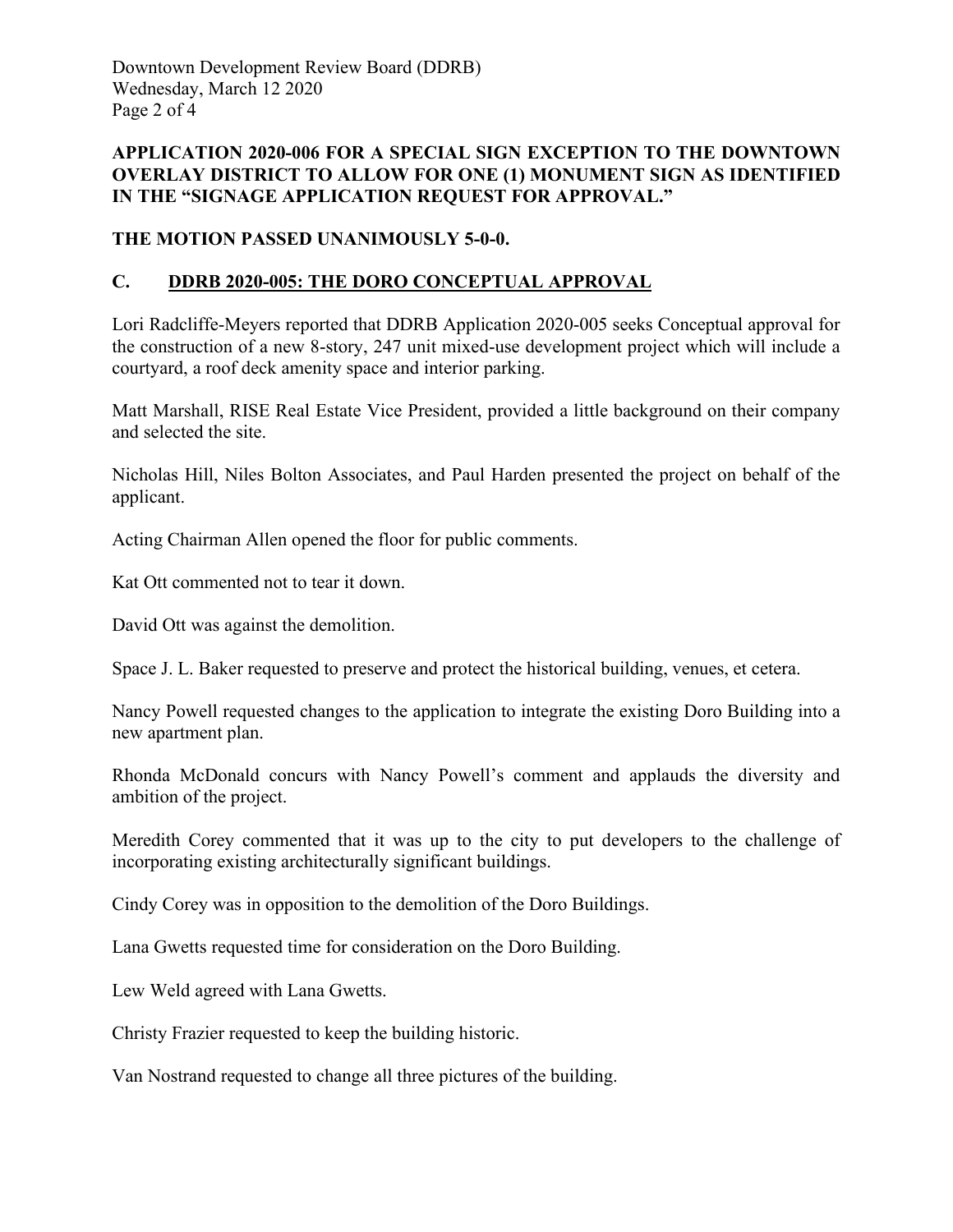Downtown Development Review Board (DDRB) Wednesday, March 12 2020 Page 3 of 4

The Board Members discussed the project.

Jason Teal pointed out that the building has already been reviewing the State's Historic Preservation Office and did not exhibit the requisite number of criteria under the Secretary of Interior Standards.

Guy Parola commented about taking a long-term approach to have the decks open for more than special events.

Board Member Durden recommended a friendly amendment that the applicant would come back to ask for final approval of a demolition permit and encourage the characteristics of the existing building into the construction and reconsider Randolph and Adams's corner.

Board Member Schilling did not support the additional first recommendation for the demolition permit.

Board Member Durden encouraged the redesign of the northeast corner and incorporated characteristics of the two-story Doro Building into the façade of the new structure.

Jason Teal stated motion and second was pending and a request for a friendly amendment to Mr. Schillings for the three items referenced by Mrs. Durden. He asked Mr. Schilling to decide if he wants to incorporate any or all of those additional provisions.

Board Member Schilling understood Board Member Durden's concerns and was not inclined to add to a motion. He recommended amending F. to encourage redesigning the northeast corner of the project/building and incorporating characteristics of the existing Doro Building.

## **A MOTION WAS MADE BY BOARD MEMBER SCHILLING AND SECONDED BY BOARD MEMBER DAVISSON RECOMMENDING CONCEPTUAL APPROVAL OF DDRB 2020-005 WITH THE FOLLOWING RECOMMENDATIONS:**

- **A. Before submittal for final review, the developer shall meet with staff to: i) Identify any deviations sought;**
- **B. A final review, the developer shall provide enough detail to illustrate that the "Pedestrian Zone" meets the definition of such in the Ordinance Code, and meets the various requirements and design/amenity features for the "Pedestrian Zone;"**
- **C. Streetlights, benches and street furnishings shall be placed in the Amenity Area. Street furnishings (e.g. benches, trash receptacles) shall be in accordance with the Downtown Streetscape Design Guidelines;**
- **D. Provide additional Retail Space entrances along with A. Philip Randolph;**